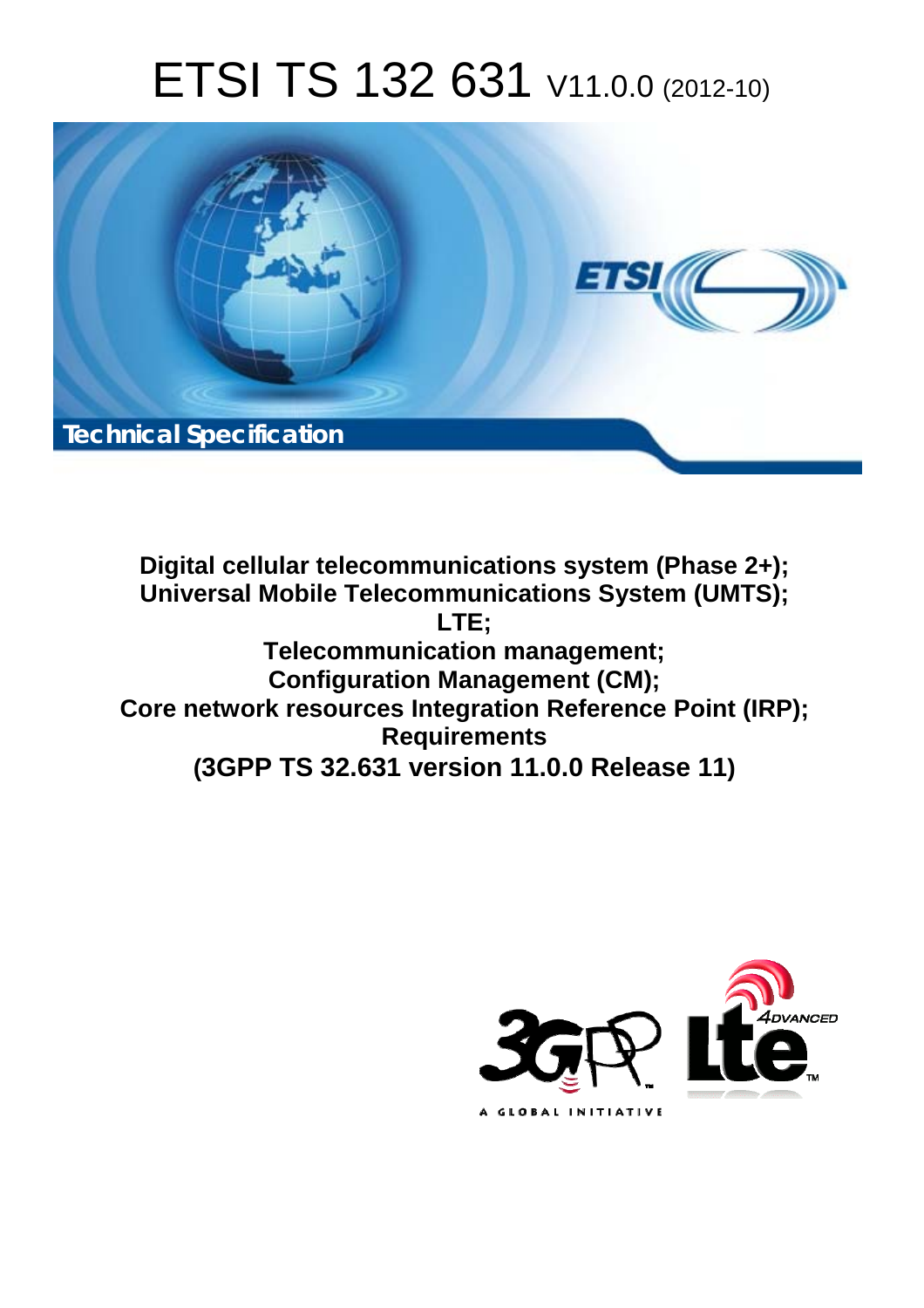Reference RTS/TSGS-0532631vb00

> Keywords GSM,LTE,UMTS

#### *ETSI*

#### 650 Route des Lucioles F-06921 Sophia Antipolis Cedex - FRANCE

Tel.: +33 4 92 94 42 00 Fax: +33 4 93 65 47 16

Siret N° 348 623 562 00017 - NAF 742 C Association à but non lucratif enregistrée à la Sous-Préfecture de Grasse (06) N° 7803/88

#### *Important notice*

Individual copies of the present document can be downloaded from: [http://www.etsi.org](http://www.etsi.org/)

The present document may be made available in more than one electronic version or in print. In any case of existing or perceived difference in contents between such versions, the reference version is the Portable Document Format (PDF). In case of dispute, the reference shall be the printing on ETSI printers of the PDF version kept on a specific network drive within ETSI Secretariat.

Users of the present document should be aware that the document may be subject to revision or change of status. Information on the current status of this and other ETSI documents is available at <http://portal.etsi.org/tb/status/status.asp>

If you find errors in the present document, please send your comment to one of the following services: [http://portal.etsi.org/chaircor/ETSI\\_support.asp](http://portal.etsi.org/chaircor/ETSI_support.asp)

#### *Copyright Notification*

No part may be reproduced except as authorized by written permission. The copyright and the foregoing restriction extend to reproduction in all media.

> © European Telecommunications Standards Institute 2012. All rights reserved.

**DECT**TM, **PLUGTESTS**TM, **UMTS**TM and the ETSI logo are Trade Marks of ETSI registered for the benefit of its Members. **3GPP**TM and **LTE**™ are Trade Marks of ETSI registered for the benefit of its Members and of the 3GPP Organizational Partners.

**GSM**® and the GSM logo are Trade Marks registered and owned by the GSM Association.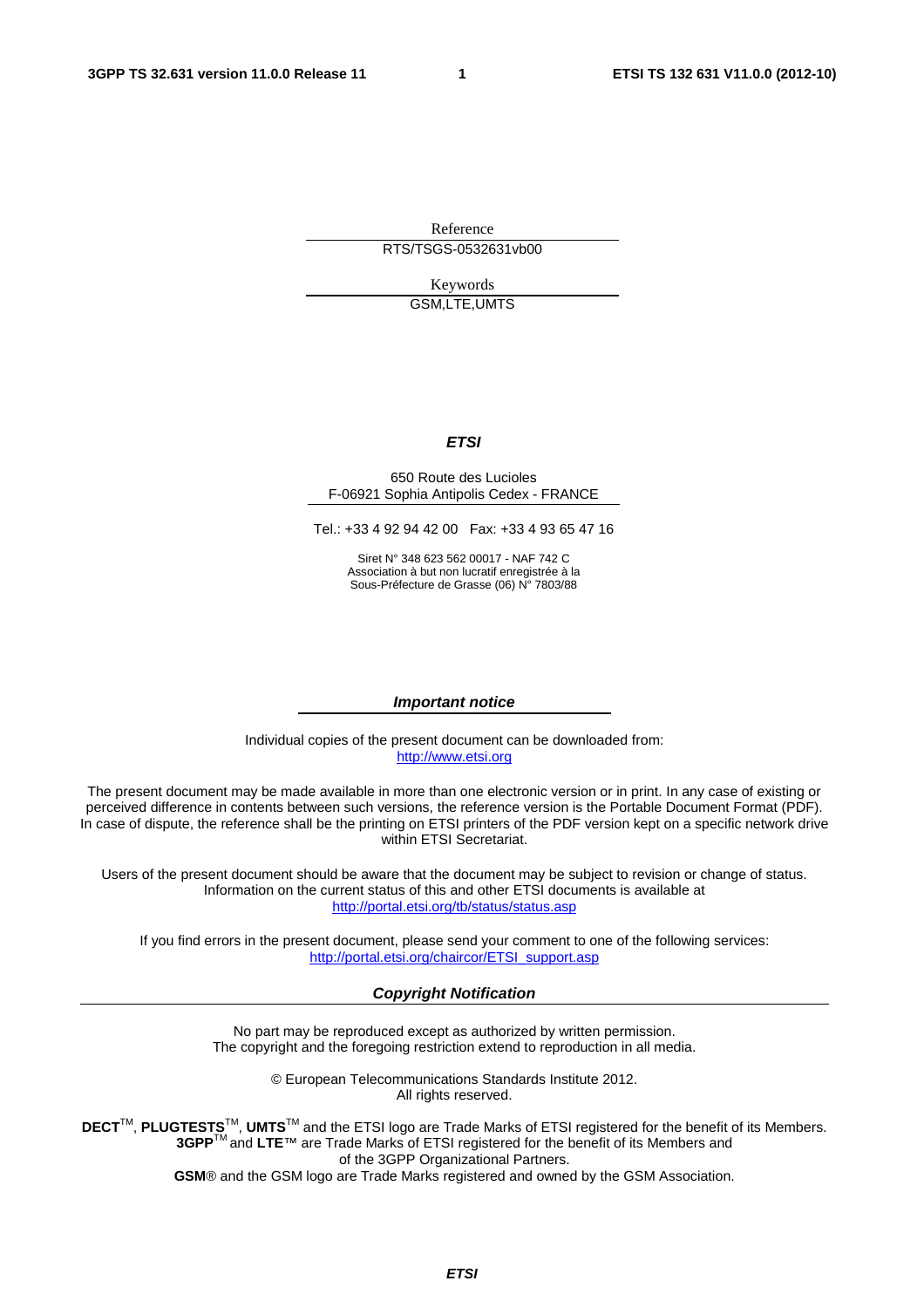### Intellectual Property Rights

IPRs essential or potentially essential to the present document may have been declared to ETSI. The information pertaining to these essential IPRs, if any, is publicly available for **ETSI members and non-members**, and can be found in ETSI SR 000 314: *"Intellectual Property Rights (IPRs); Essential, or potentially Essential, IPRs notified to ETSI in respect of ETSI standards"*, which is available from the ETSI Secretariat. Latest updates are available on the ETSI Web server ([http://ipr.etsi.org\)](http://webapp.etsi.org/IPR/home.asp).

Pursuant to the ETSI IPR Policy, no investigation, including IPR searches, has been carried out by ETSI. No guarantee can be given as to the existence of other IPRs not referenced in ETSI SR 000 314 (or the updates on the ETSI Web server) which are, or may be, or may become, essential to the present document.

### Foreword

This Technical Specification (TS) has been produced by ETSI 3rd Generation Partnership Project (3GPP).

The present document may refer to technical specifications or reports using their 3GPP identities, UMTS identities or GSM identities. These should be interpreted as being references to the corresponding ETSI deliverables.

The cross reference between GSM, UMTS, 3GPP and ETSI identities can be found under [http://webapp.etsi.org/key/queryform.asp.](http://webapp.etsi.org/key/queryform.asp)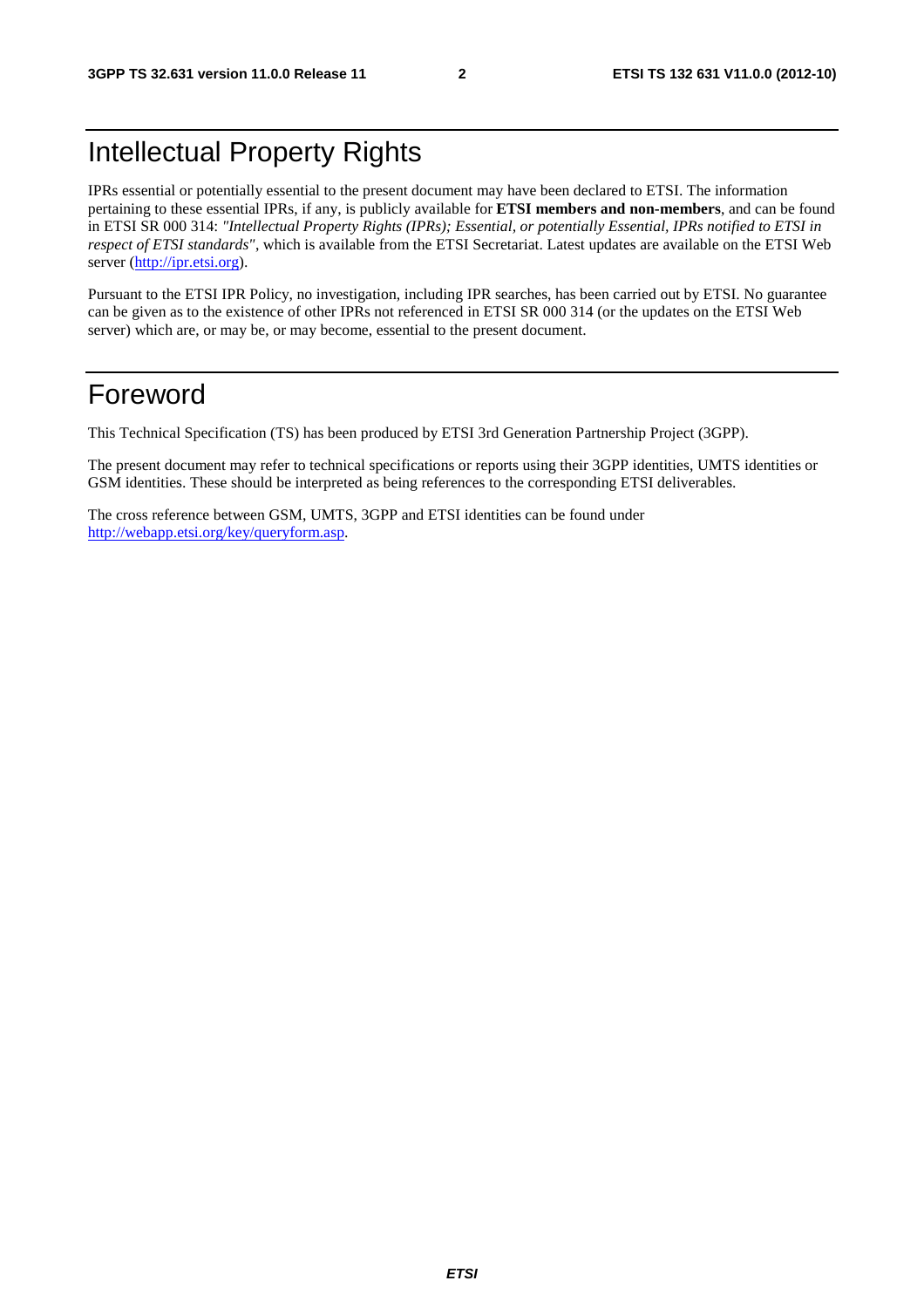$\mathbf{3}$ 

# Contents

| $1 \quad \blacksquare$       |  |
|------------------------------|--|
|                              |  |
| 3 <sup>1</sup><br>3.1<br>3.2 |  |
| $\overline{4}$               |  |
|                              |  |
|                              |  |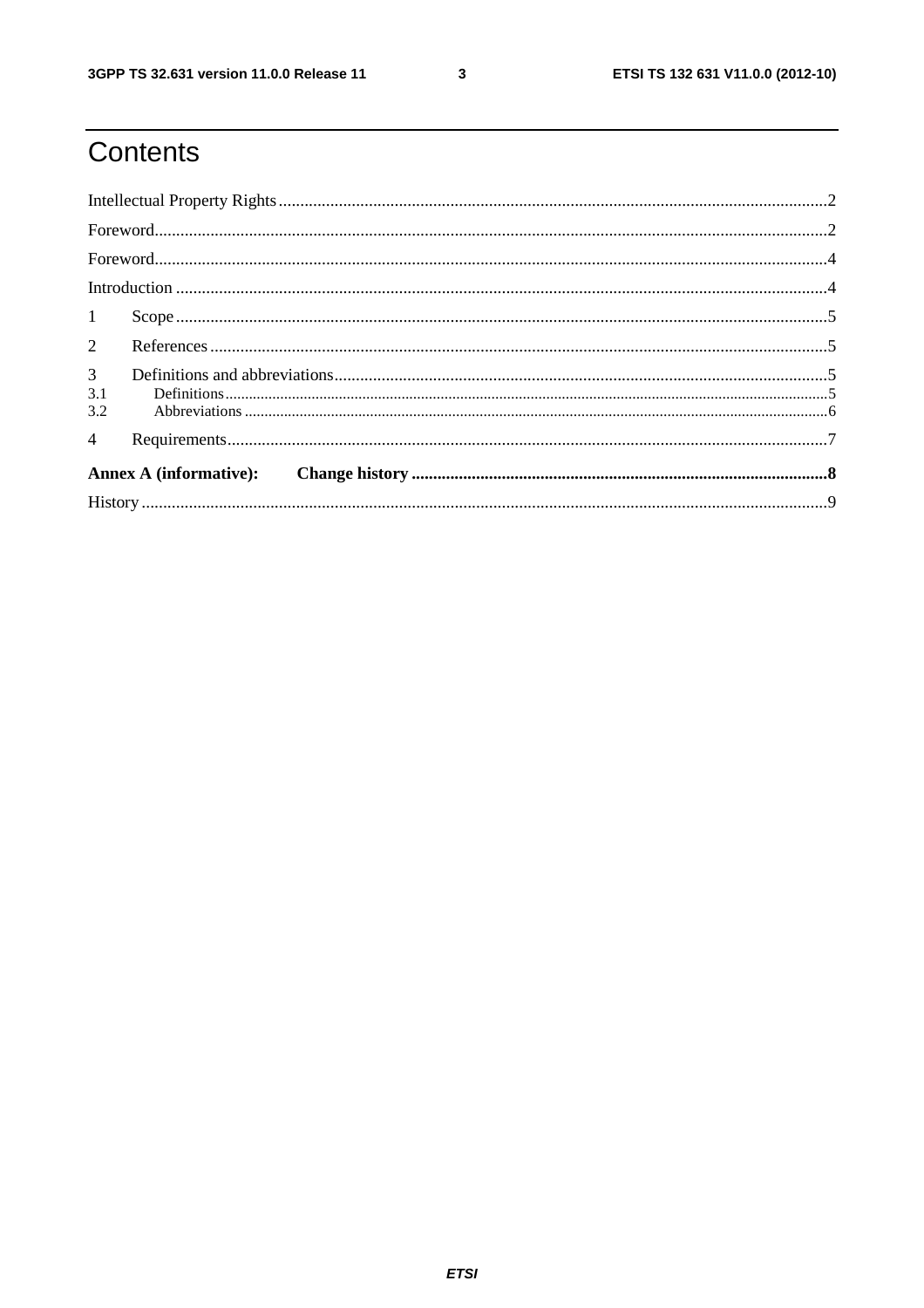### Foreword

This Technical Specification has been produced by the 3<sup>rd</sup> Generation Partnership Project (3GPP).

The contents of the present document are subject to continuing work within the TSG and may change following formal TSG approval. Should the TSG modify the contents of the present document, it will be re-released by the TSG with an identifying change of release date and an increase in version number as follows:

Version x.y.z

where:

- x the first digit:
	- 1 presented to TSG for information;
	- 2 presented to TSG for approval;
	- 3 or greater indicates TSG approved document under change control.
- y the second digit is incremented for all changes of substance, i.e. technical enhancements, corrections, updates, etc.
- z the third digit is incremented when editorial only changes have been incorporated in the document.

### Introduction

The present document is part of a TS-family covering the 3<sup>rd</sup> Generation Partnership Project Technical Specification Group Services and System Aspects, Telecommunication management; Configuration Management (CM); as identified below:

#### **32.631: "Core network resources Integration Reference Point (IRP); Requirements"**

32.632: "Core network resources Integration Reference Point (IRP); Network Resource Model (NRM)"

32.636: "Core network resources Integration Reference Point (IRP); Solution Set (SS) definitions"

Configuration Management (CM), in general, provides the operator with the ability to assure correct and effective operation of the 3G network as it evolves. CM actions have the objective to control and monitor the actual configuration on the Network Elements (NEs) and Network Resources (NRs), and they may be initiated by the operator or by functions in the Operations Systems (OSs) or NEs.

CM actions may be requested as part of an implementation programme (e.g. additions and deletions), as part of an optimisation programme (e.g. modifications), and to maintain the overall Quality of Service (QoS). The CM actions are initiated either as single actions on single NEs of the 3G network, or as part of a complex procedure involving actions on many resources/objects in one or several NEs.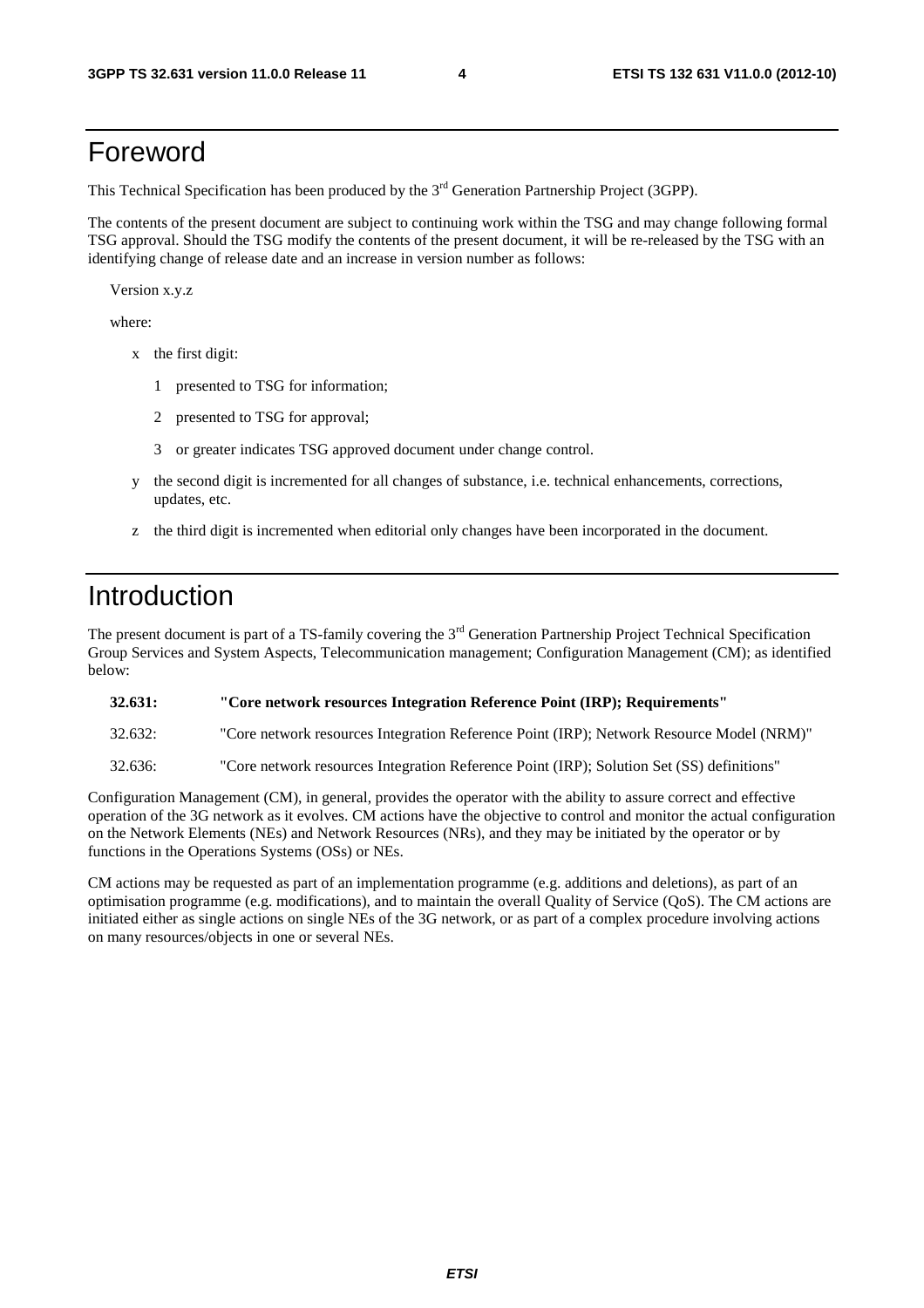### 1 Scope

The present document defines, in addition to the requirements defined in [1], [2] and [3], the requirements for the present IRP: Core Network Resources IRP.

### 2 References

The following documents contain provisions which, through reference in this text, constitute provisions of the present document.

- References are either specific (identified by date of publication, edition number, version number, etc.) or non-specific.
- For a specific reference, subsequent revisions do not apply.
- For a non-specific reference, the latest version applies. In the case of a reference to a 3GPP document (including a GSM document), a non-specific reference implicitly refers to the latest version of that document *in the same Release as the present document*.
- [1] 3GPP TS 32.101: "Telecommunication management; Principles and high level requirements".
- [2] 3GPP TS 32.102: "Telecommunication management; Architecture".
- [3] 3GPP TS 32.600: "Telecommunication management; Configuration Management (CM); Concept and high-level requirements".
- [4] 3GPP TS 32.602: "Telecommunication management; Configuration Management (CM); Basic Configuration Management Integration Reference Point (IRP): Information Service (IS)".
- [5] 3GPP TS 32.731: "IP Multimedia Subsystem (IMS) Network Resource Model (NRM) Integration Reference Point (IRP); Requirements".
- [6] 3GPP TS 32.150: "Telecommunication management; Integration Reference Point (IRP) Concept and definitions".

### 3 Definitions and abbreviations

### 3.1 Definitions

For the purposes of the present document, the following terms and definitions apply.

**Data:** is any information or set of information required to give software or equipment or combinations thereof a specific state of functionality.

**Element Manager (EM):** provides a package of end-user functions for management of a set of closely related types of Network Elements (NEs). These functions can be divided into two main categories:

- *Element Management Functions* for management of NEs on an individual basis. These are basically the same functions as supported by the corresponding local terminals.
- *Sub-Network Management Functions* that are related to a network model for a set of NEs constituting a clearly defined sub-network, which may include relations between the NEs. This model enables additional functions on the sub-network level (typically in the areas of network topology presentation, alarm correlation, service impact analysis and circuit provisioning).

**Integration Reference Point (IRP):** See 3GPP TS 32.150 [6].

**Information Service (IS):** See 3GPP TS 32.150 [6].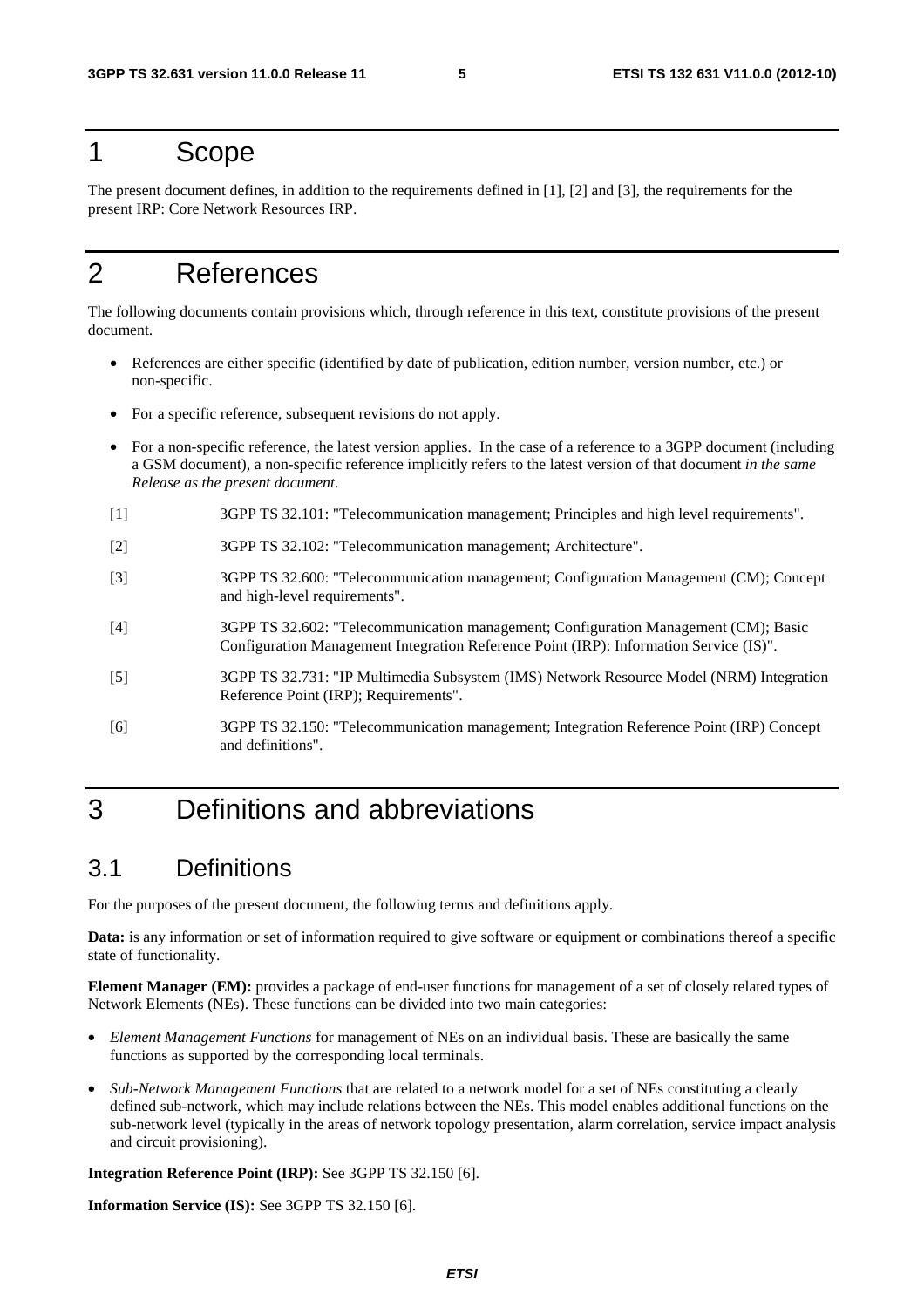**Solution Set (SS):** See 3GPP TS 32.150 [6].

**IRP Solution Set:** See 3GPP TS 32.101 [1].

**Managed Object (MO):** an abstract entity, which may be accessed through an open interface between two or more systems, and representing a Network Resource (NR) for the purpose of management. The Managed Object (MO) is an instance of a Managed Object Class (MOC) as defined in a Management Information Model (MIM). The MIM does not define how the MO or NR is implemented; only what can be seen in the interface.

**Managed Object Class (MOC):** a description of all the common characteristics for a number of MOs, such as their attributes, operations, notifications and behaviour.

**Management Information Model (MIM)**: also referred to as NRM – see the definition below. There is a slight difference between the meaning of MIM and NRM – the term MIM is generic and can be used to denote any type of management model, while NRM denotes the model of the actual managed telecommunications Network Resources (NRs).

**Network Element (NE):** is a discrete telecommunications entity, which can be, managed over a specific interface e.g. the RNC.

**Network Manager (NM)**: provides a package of end-user functions with the responsibility for the management of a network, mainly as supported by the EM(s) but it may also involve direct access to the NEs. All communication with the network is based on open and well-standardised interfaces supporting management of multi-vendor and multitechnology NEs.

**Network Resource (NR):** is a component of a NE, which can be identified as a discrete separate entity and is in an object oriented environment for the purpose of management represented by an abstract entity called Managed Object  $(MO)$ .

**Network Resource Model (NRM)**: a model representing the actual managed telecommunications Network Resources (NRs) that a System is providing through the subject IRP. An NRM describes Managed Object Classes (MOC), their associations, attributes and operations. The NRM is also referred to as "MIM" (see above) which originates from the ITU-T TMN.

**Object Management Group (OMG):** see http://www.omg.org.

**Operations System (OS):** indicates a generic management system, independent of its location level within the management hierarchy.

### 3.2 Abbreviations

For the purposes of the present document, the following abbreviations apply:

| CM <sub></sub> | <b>Configuration Management</b>        |
|----------------|----------------------------------------|
| <b>CN</b>      | Core Network                           |
| EM             | Element Manager                        |
| <b>FM</b>      | <b>Fault Management</b>                |
| <b>GSM</b>     | Global System for Mobile communication |
| <b>IMS</b>     | IP Multimedia Subsystem                |
| ЮC             | <b>Information Object Class</b>        |
| <b>IRP</b>     | <b>Integration Reference Point</b>     |
| IS.            | Information Service (see [1])          |
| <b>MIB</b>     | <b>Management Information Base</b>     |
| <b>MIM</b>     | <b>Management Information Model</b>    |
| MOC            | <b>Managed Object Class</b>            |
| <b>MOI</b>     | Managed Object Instance                |
| <b>NE</b>      | <b>Network Element</b>                 |
| <b>NM</b>      | Network Manager                        |
| NR.            | <b>Network Resource</b>                |
| <b>NRM</b>     | <b>Network Resource Model</b>          |
| OMG            | <b>Object Management Group</b>         |
| <b>OS</b>      | <b>Operations System</b>               |
| PМ             | Performance Management                 |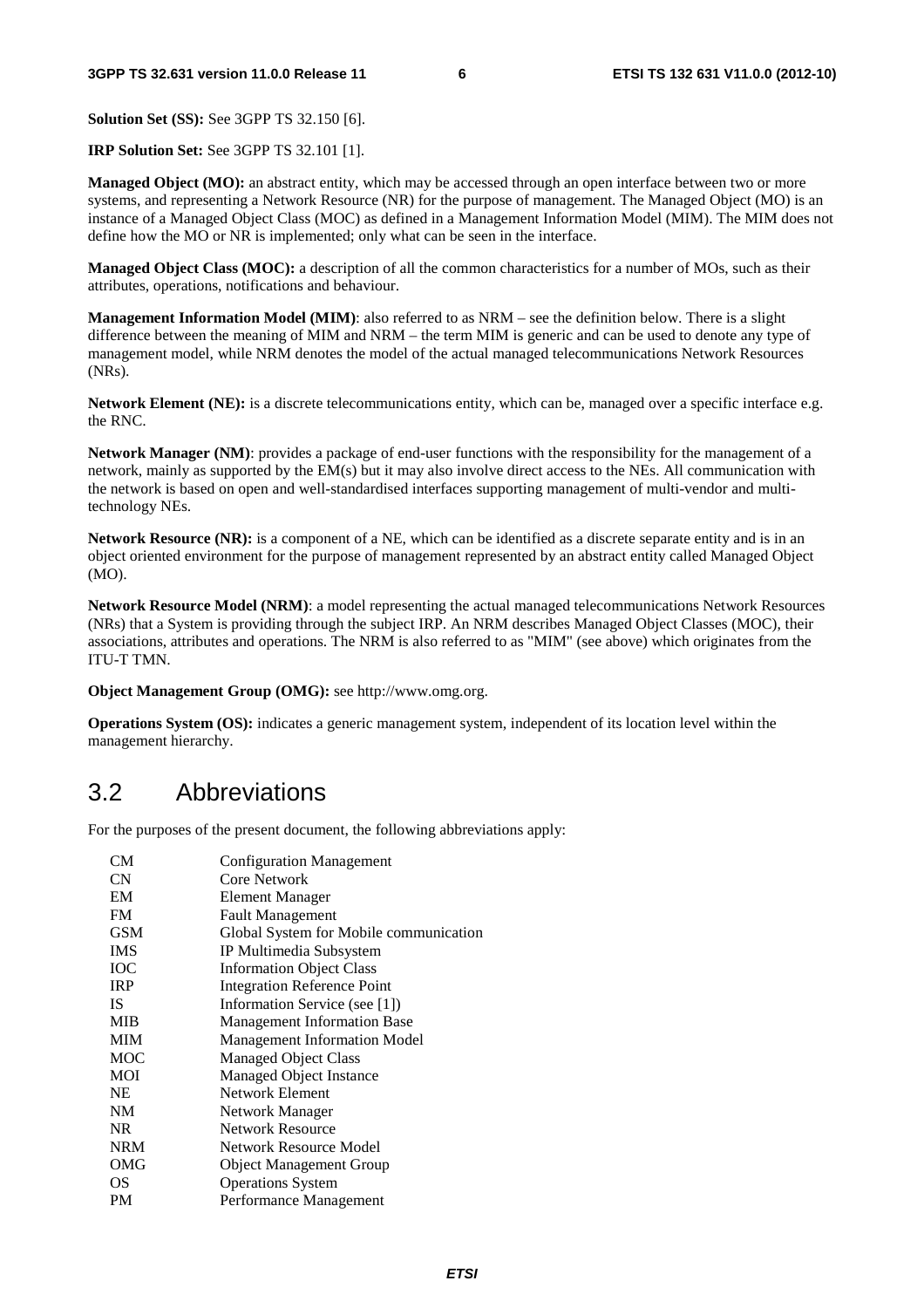| TM         | <b>Telecom Management</b>        |
|------------|----------------------------------|
| <b>UML</b> | Unified Modelling Language (OMG) |

### 4 Requirements

The following general and high-level requirements apply for the present IRP:

- A. IRP-related requirements in 3GPP TS 32.101 [1].
- B. IRP-related requirements in 3GPP TS 32.102 [2].
- C. IRP-related requirements in 3GPP TS 32.600 [3].

In addition to the above, the following more specific requirements apply:

- 1. The Network Resource Model defined by this IRP shall contain CN specific IOCs and related definitions, supporting Core Network entities in the current 3GPP Release, except for the IMS parts of CN (for the IMS parts, refer to the IMS NRM IRP Requirements in 3GPP TS 32.731 [5]).
- 2. The Network Resource Model defined by this IRP shall provide support for enabling consistency between UTRAN/GERAN and CN parameters, e.g. by defining relevant attributes.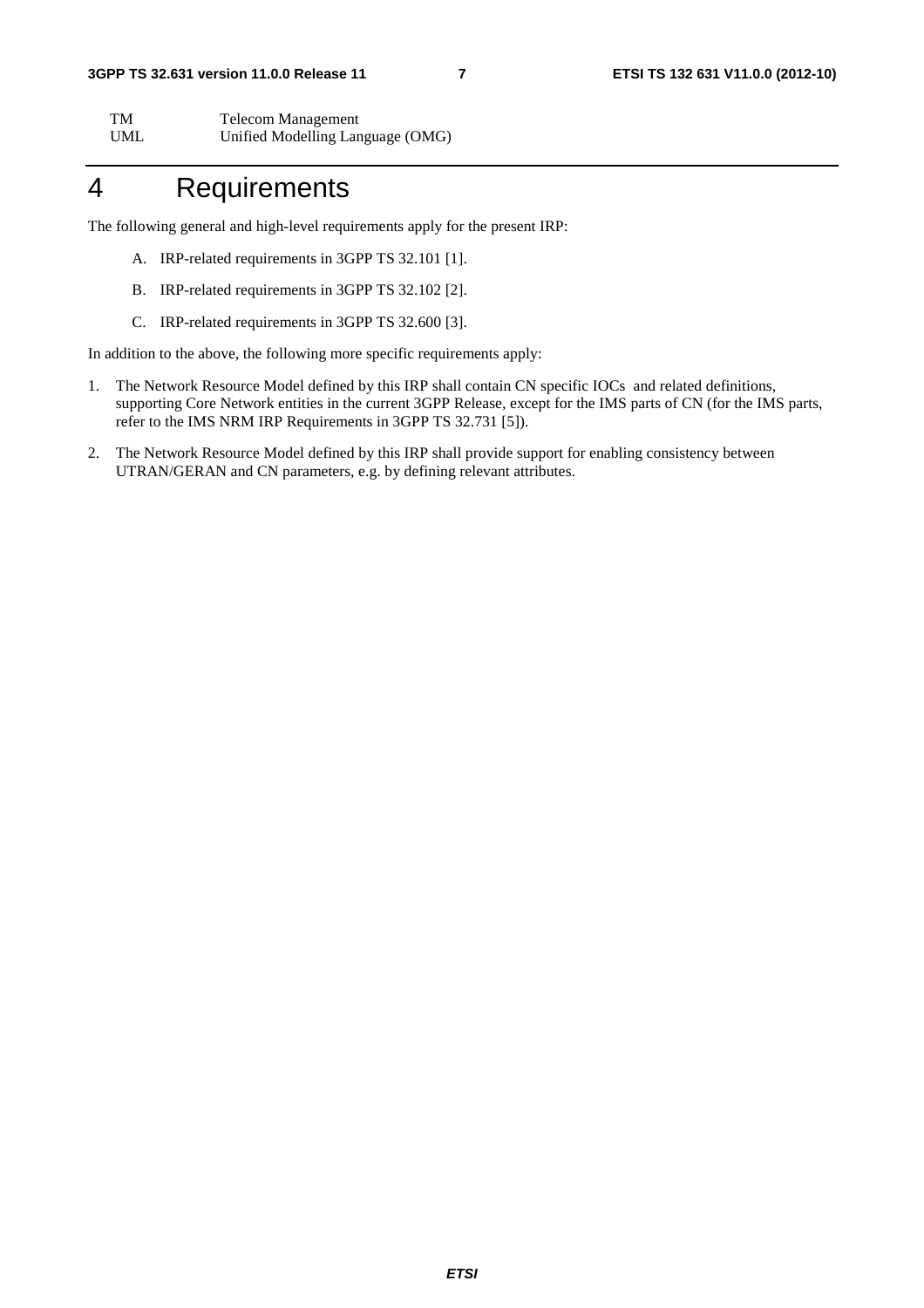## Annex A (informative): Change history

| <b>Change history</b><br><b>TSG # TSG</b> |           |               |            |            |                                                                                                          |                                                |       |               |
|-------------------------------------------|-----------|---------------|------------|------------|----------------------------------------------------------------------------------------------------------|------------------------------------------------|-------|---------------|
| <b>Date</b>                               |           |               | <b>ICR</b> |            | <b>Rev Subject/Comment</b>                                                                               | Cat                                            | Old   | <b>New</b>    |
|                                           |           | Doc.          |            |            |                                                                                                          |                                                |       |               |
| Jun<br>2001                               | S 12      | SP-<br>010283 |            | --         | Approved at TSG SA #12 and placed under Change Control                                                   |                                                | 2.0.0 | 4.0.0         |
| Jun<br>2002                               | S 16      | SP-<br>020301 | 0001       | <b>1-4</b> | Adding Core Network Management requirements over Interface-N for<br>Rel-5                                | ΙB                                             | 4.0.0 | 5.0.0         |
| Sep<br>2004                               | S 25      | SP-<br>040541 |            | --         | Automatic upgrade to Rel- 6 (no CR) as per request in<br>SP-040541 SA5_presentation_SA_25.ppt (slide 17) |                                                | 5.0.0 | 6.0.0         |
| Dec<br>2006                               | SA 34 SP- | 060731        | $0002$ --  |            | Move IMS part to new IMS NRM (32.731)                                                                    | С                                              | 6.0.0 | 7.0.0         |
| Mar<br>2007                               | SA 35 SP- | 070046        | $0003$ --  |            | Correct the wrong references                                                                             | F                                              | 7.0.0 | 7.1.0         |
| Dec<br>2008                               | SA 42 -   |               |            | --         | Upgrade to Release 8                                                                                     |                                                | 7.1.0 | 8.0.0         |
| Dec<br>2009                               |           |               |            |            | Update to Rel-9 version                                                                                  |                                                | 8.0.0 | 9.0.0         |
| $2011 - 03$ -                             |           |               |            |            | Update to Rel-10 version (MCC)                                                                           |                                                | 9.0.0 | 10.0.0        |
| $2012 - 09$ -                             |           |               |            |            |                                                                                                          | Update to<br><b>Rel-11</b><br>version<br>(MCC) |       | 10.0.0 11.0.0 |